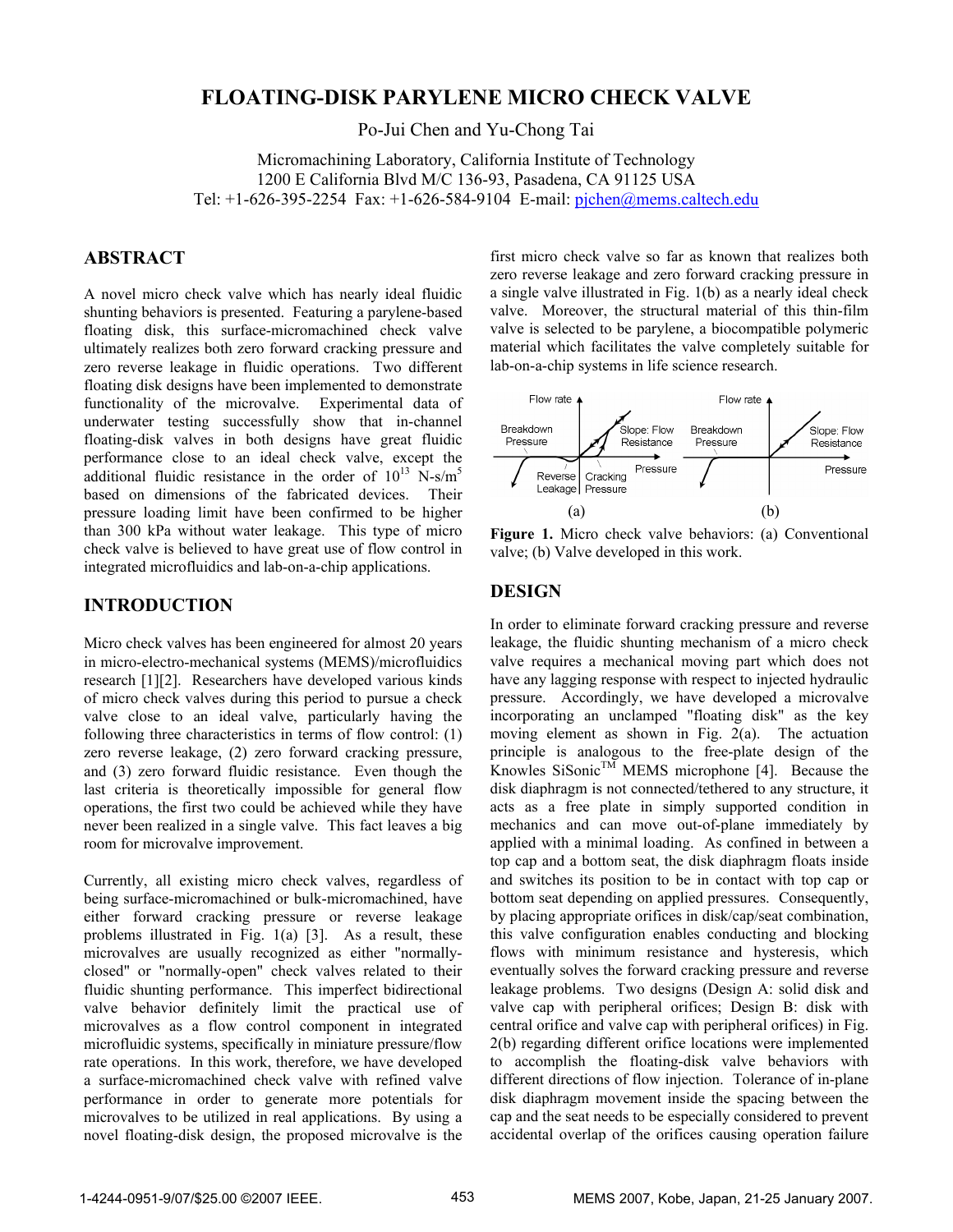in practice. Parylene C (poly-para-xylylene C) was selected as a thin-film structural material because of its ease of processing, CMOS/MEMS processes compatibility, chemical inertness, and biocompatibility (USP Class VI grade). All these advantages favor the microvalve in onchip microfluidic applications. Gravitational effect on the parylene floating disk was insignificant to influence the nearly ideal fluidic shunting behavior based on the fact of its small mass (in the order of  $10^{-13}$  g) at the desired device scale compared to pressure loadings from microflows of general interest (>1 kPa).



Figure 2. Floating-disk valve design: (a) Conceptual schematic; (b) Operation regions realized with two designs of valve disk/cap/seat combination that conduct (red arrows on the right side) and block (blue arrows on the left side) flows in different directions of flow injection.

## **FABRICATION**

The fabrication process is illustrated in Fig. 3 started with growing a 2 μm wet oxide on a standard silicon wafer. After oxide patterning the backside of wafer was etched by using deep-reactive-ion-etching (DRIE) until leaving about 50 μm silicon membrane. This step was to define the fluidic coupling port on the silicon valve seat. On the frontside of wafer a parylene multi-layer surfacemicromachining technology was applied to deposit/pattern

three parylene C structural layers (disk diaphragm: 1.5 μm; valve cap: 3 μm; fluidic channel: 5 μm, all in thickness). Parylene patterning was performed by using oxygen plasma etching with photoresist as the mask material. During the processes the sacrificial photoresist was hard-baked at 120 °C if applicable for edge-smoothening and degassing purposes. All parylene C layers were roughened by a short period of oxygen plasma treatment to reduce stiction effect in device operations afterwards. Furthermore, in order to enhance the device robustness in terms of high pressure capacity, the adhesion of parylene/silicon interface at valve cap and channel layers was physically promoted by roughening the silicon surface using gas-phase  $XeF_2$  etching before parylene deposition [5]. After the surfacemicromachining processes, the remaining silicon membrane was etched away from backside of the wafer to create through-holes on the valve seat. Not only did these through-holes create fluid access to the in-channel microvalves but make the photoresist exposed and able to be stripped with acetone for final device release.



**Figure 3.** Fabrication process flow.

Although using photoresist as a sacrificial material is convenient in the surface-micromachining processes, it may bring other difficulties to the floating-disk valve fabrication. In principle, the fabricated free-plate disk diaphragm needs to be highly flat for reliable valve behaviors, while constructing flat sacrificial photoresist base for following disk layer deposition/patterning is challenging by spin coating techniques. Here a thin  $(\sim 1.5 \text{ }\mu\text{m})$  layer of photoresist was coated and hard-baked to flatten the sacrificial base as much as possible. The profile scan of the photoresist base as shown in Fig. 4 indicates a sufficiently flat surface was obtained at the central region. The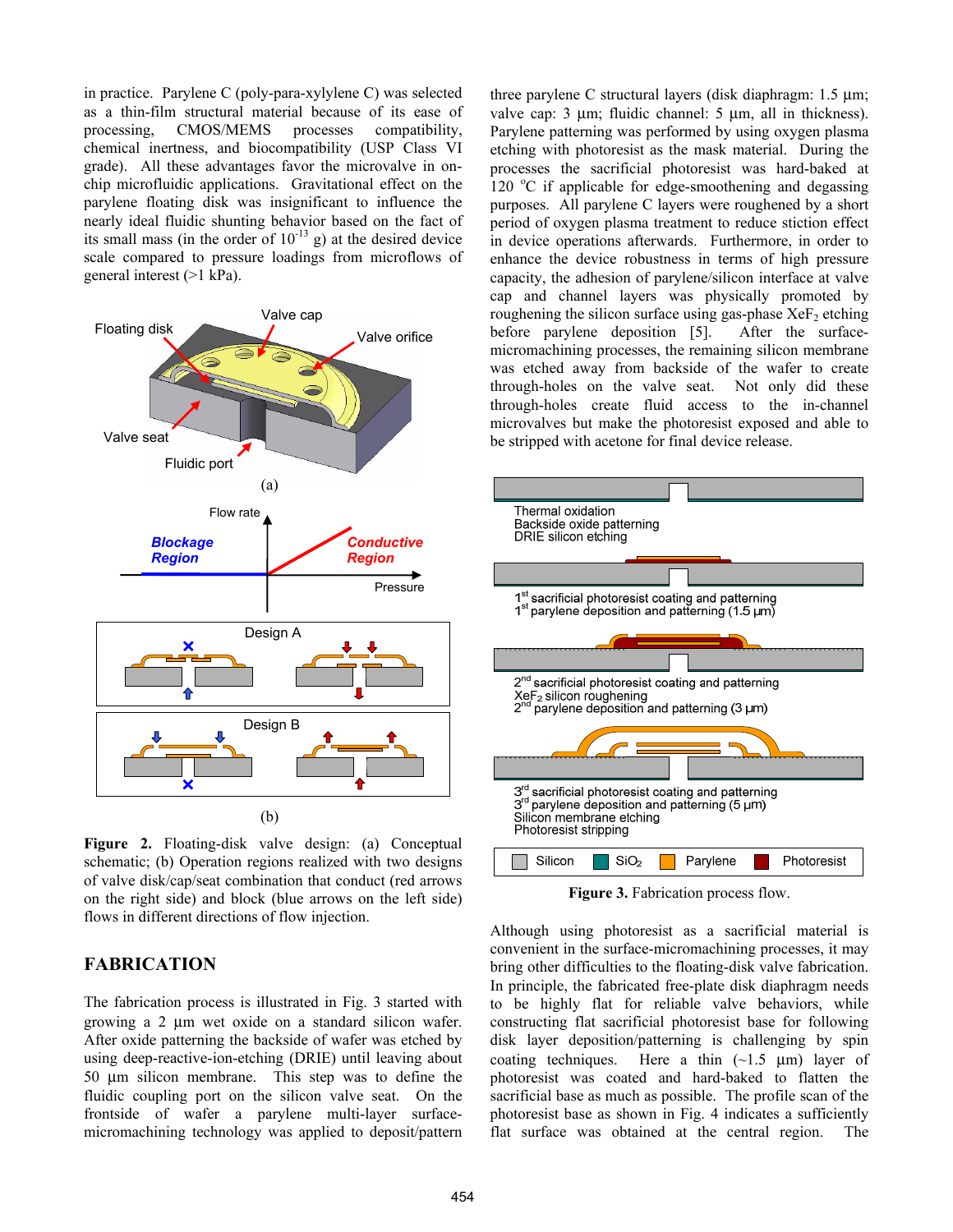peripheral region of the base, however, became bumpy due to photoresist reflow after baking. It is obvious that the flat valve disk diaphragm must be defined at the central flat region of the photoresist base, which generates in-plane clearance and resulting movement of the floating disk inside the valve cap and seat. This phenomenon needs to be taken care of by appropriate geometrical designs of the microvalve in order not to influence the fluidic shunting behaviors of them.



**Figure 4.** Profile scan of the actual sacrificial photoresist base for floating disk diaphragm deposition/patterning.

An important issue to the floating-disk check valve is that, after device release, the fabricated microvalves should be always kept in liquid solutions to avoid stiction of the disk diaphragm. A disk diaphragm can realize the floating function if there is no tethering structure connecting to it. It means, on the other hand, the disk can not have any support to resist the attraction caused by surface tension to other surfaces during drying, which ends with device failure. The microvalve could possibly be rejuvenated by performing disk-popping pressurization after drying, but many efforts need to be done toward a reliable process [6]. In this work, instead, the fabricated devices were immersed in liquids to avoid occurrence of the air/liquid/solid interface. In fact, this action retrieves more design flexibility on the valve cap without stiction concerns so that smaller out-of-plane spacing of the valve cap/disk/seat could be obtained for better fluidic shunting behaviors. Fig. 5 shows a fabricated floating-disk parylene micro check valve after drying, and the underwater in-channel parylene microvalves are shown in Fig. 6. The disk diaphragms were off from the center as expected due to their freedom of in-plane movement.



**Figure 5.** SEM image of fabricated floating-disk check valve (in Design A). Stiction happened after device drying.



**Figure 6.** Micrographs of in-channel floating-disk parylene micro check valves in Design A (left) and Design B (right) immersed in water (top view).

# **TESTING AND DISCUSSION**

Fabricated on-chip in-channel microvalves were tested using the fluidic setup as illustrated in Fig. 7 derived from previous work [3]. A customized testing jig was used to provide a macroscale/microscale fluidic interface with diced chips so that microflows could be introduced to the devices through their backside fluidic access ports with assistance of regular tubing and fittings. Clean water served as the working fluid source. Pressure control of the injected water flow in the resolution of approximately 70 Pa  $(\sim 0.01 \text{ psi})$ was achieved using combination of a commercial off-chip pressure regulator and pressure gauge. Flow rate measurement was performed by recording the marching velocity of the water column front in the capillary tube. In order to maintain the microvalves functional, the testing jig was immersed in water as well as air bubbles in the jig and gas columns in the front capillary tube were completely removed prior to valve characterization.



**Figure 7.** Schematic of fluidic setup for device testing.

The pressure/flow rate testing data of the devices are shown in Fig. 7. Hollow microchannels without encapsulating any micro check valve were also tested to give a reference to the valved channel characterization. Other than the first-order fluidic resistance effect, the second-order flow-induced channel deformation effect was also considered in the pressure/flow rate analysis to fit the data points more accurately [7][8]. It is evident from the plot that, for both valve designs (Design A and Design B), no cracking pressure to the forward flow or reverse leakage to the backward flow of the fluid was observed in the valved channels with pressure loadings down to 700 Pa  $(\sim 0.1 \text{ psi})$ from the testing setup. This result implies that the floatingdisk micro check valves were able to shunt the water microflow with minimum pressure loadings. The insertion of the microvalves did generate additional fluidic resistance,